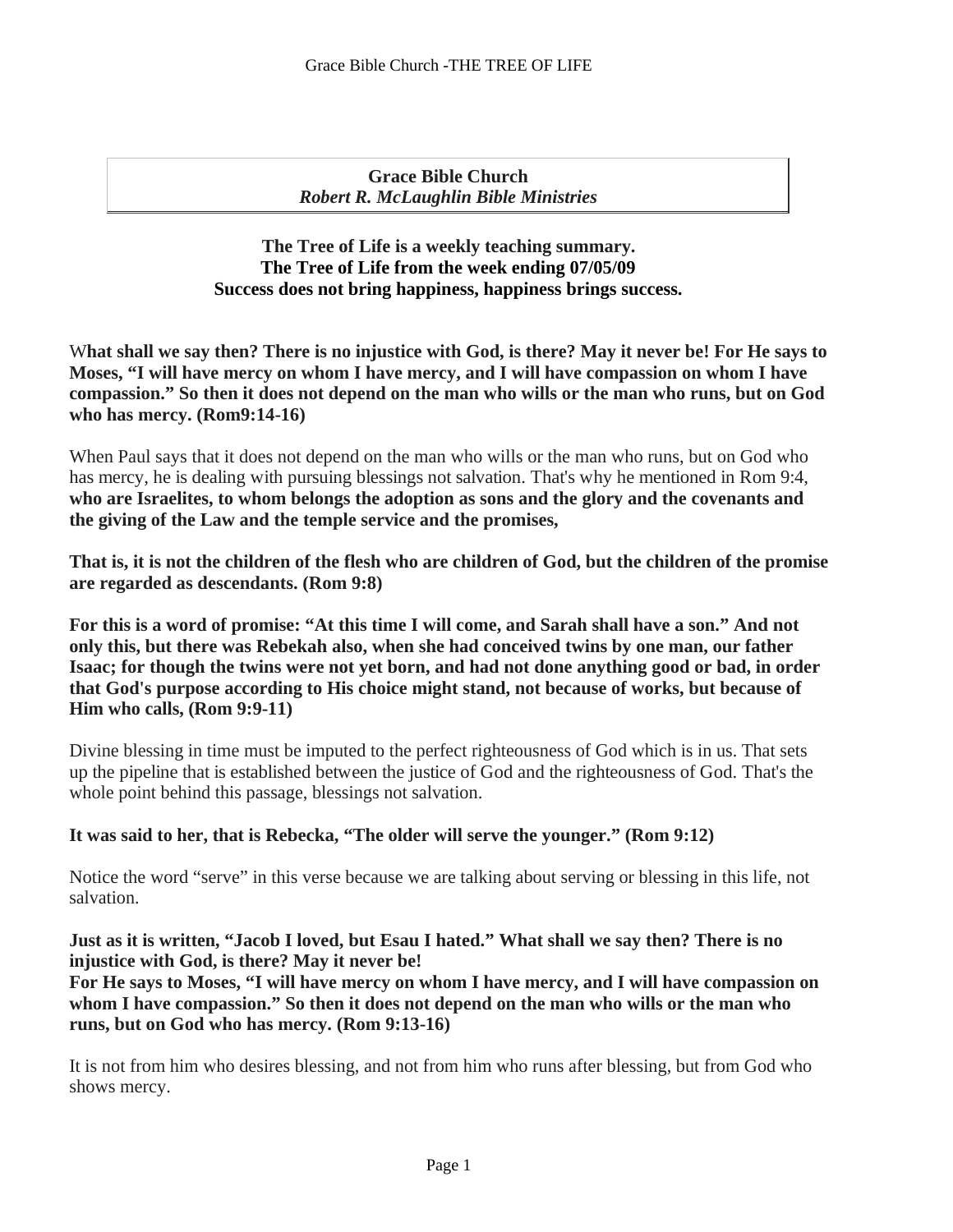Let's note some principles:

1. Neither thought, nor action can extract blessing from God. There is nothing man can do, or think for divine blessing.

2. Divine blessing is an imputation from the justice of God, to the righteousness of God, at the different stages of spiritual growth and thereafter. Neither wishing nor running is going to get the job done as we have noted all too well.

3. God can only provide blessing for capacity for blessing.

4. God's imputed blessing is designed to glorify God as the tactical victory of the angelic conflict.

5. The tactical victory compliments the strategic victory of our Lord's death, burial, resurrection, ascension and session at the right hand of the Father.

6. Rom 9:16, is saying that, "if God doesn't promote you, you are not promoted."

7. Capacity through maximum doctrine resident in the soul then, is the key to blessing from God.

We have the potential for blessing in the imputation of divine righteousness, we have the justice of God on the giving end. Our point of reference is the justice of God. A pipeline is established between the justice and righteousness of God. This sets up the principle that you can't work in any way, there's no action, no thought, no deed by which you can obtain blessing from God. You can't receive it through giving, you can't receive it through witnessing, you can't receive it through prayer, you can't receive it through working around the church. The whole point is, that we all start out minus capacity and given equal privilege and equal opportunity. These blessings include fantastic wealth and riches and if you're minus capacity for divine blessings, having wealth and riches would only make you miserable.

**For I want you to know how great a struggle I have on your behalf, and for those who are at Laodicea, and for all those who have not personally seen my face, that their hearts may be encouraged, having been knit together in love, and {attaining} to all the wealth that comes from the full assurance of understanding, {resulting} in a true knowledge of God's mystery, {that is,} Christ {Himself}, in whom are hidden all the treasures of wisdom and knowledge (Col 2:1-3).**

If you're minus capacity for love, having your right man, or right woman would only make you miserable. The doctrine of right man right woman is a doctrine which I have taught often and clearly, and if you have any trouble with it, it's your problem, your loss! It is taught very clearly in Gen 2:18- 25, Ecc 9:9, 1Co 7:17, Pro 18:22, 19:12, Pro 5, 31, just to name a few.

Having success or a promotion, if you are minus the capacity for that success or promotion, will only make you miserable. In fact, success usually comes to those who are too busy to be looking for it. However, when success turns a believer's head it always leaves him facing in the wrong direction. A successful person is one who can lay a firm foundation with the bricks that others throw at him or her. However, success is not the key to happiness, happiness is the key to success. If you love what you are doing, you will eventually be successful. Life's real failure is when you do not realize how close you were to success when you gave up.

**"Only be strong and very courageous; be careful to do according to all the law which Moses My**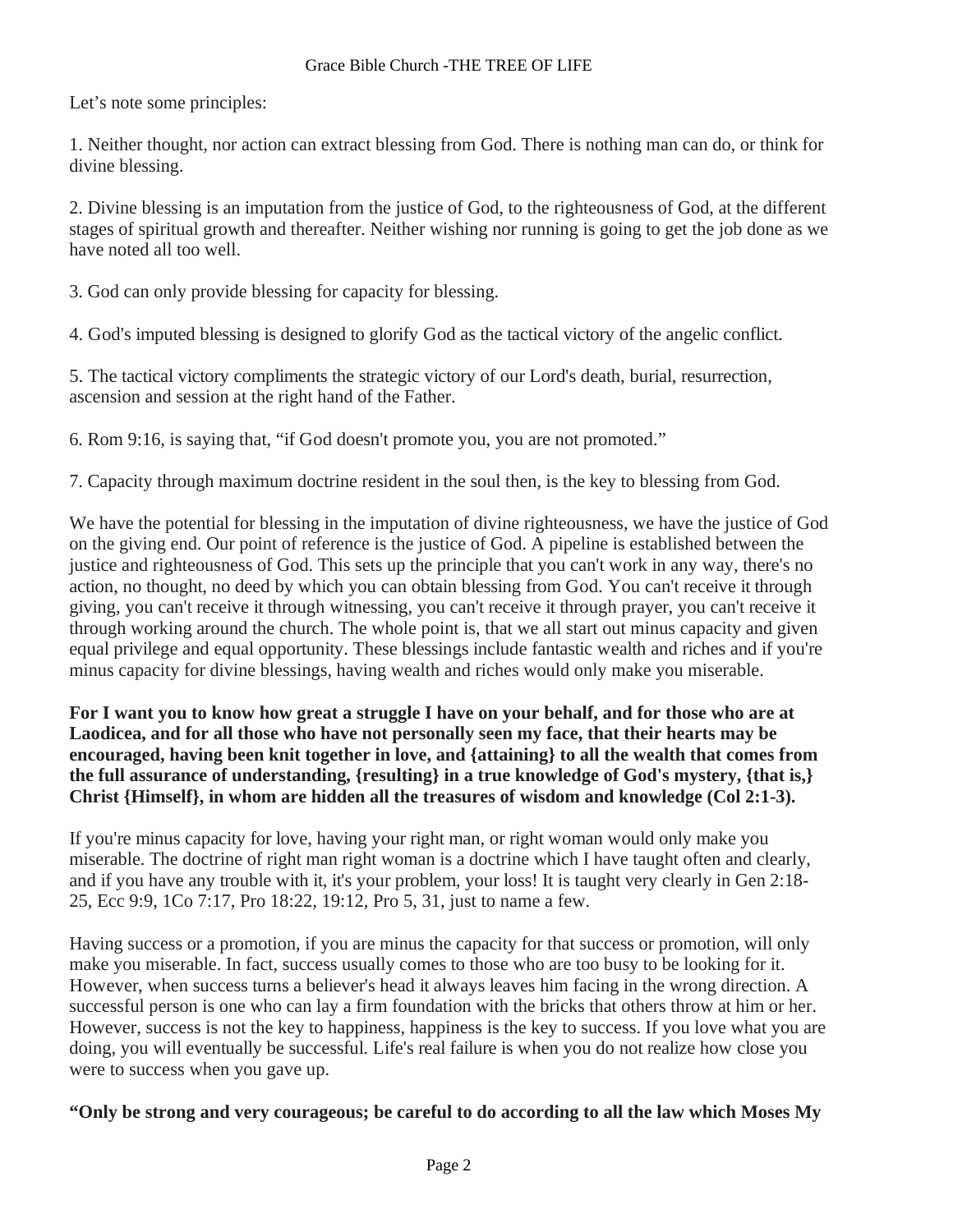### Grace Bible Church -THE TREE OF LIFE

**servant commanded you; do not turn from it to the right or to the left, so that you may have success wherever you go. This book of the law shall not depart from your mouth, but you shall meditate on it day and night, so that you may be careful to do according to all that is written in it; for then you will make your way prosperous, and then you will have success." (Jos 1:7-8)** Success seems to be largely a matter of hanging on after others have let go. Hang on to who or what? **Now, my son, the Lord be with you that you may be successful, (1Ch 22:11)**

Character cannot be developed in ease and quiet. Only through experience of trial and suffering can the soul be strengthened, ambition inspired, and success achieved. Unfortunately most people give up just when they're about to achieve success. They quit on the one yard line. They give up at the last minute of the game one foot from a winning touch. Success is how high you bounce when you hit bottom. Don't be occupied with your enemies.

Success is to be measured not so much by the position that one has reached in life, but by the obstacles which they have overcome while trying to succeed. He conquers who endures and perseveres. Nothing in this world can take the place of persistence, including talent. Nothing is more common than unsuccessful people with talent. Genius will not; unrewarded genius is almost a proverb. Education will not; the world is full of educated derelicts. Persistence and determination alone are omnipotent.

The phrase "press on" has solved and always will solve the problems of the human race." People will listen more intently when you explain your mistakes than when you explain your successes. Success usually always occurs in private but failure in full public view. Minus capacity is the secret, and minus must become plus, and the only way it is possible is through Bible doctrine resident in the soul, and the means by which doctrine is transferred to the soul, is, of course, the perception on a daily basis. It is a grace system of perception, it does not depend upon human IQ.

8. Many people have success and accompanying misery, because they have no capacity for their success.

9. Many people are promoted into a perpetual state of misery and frustration, because they have no capacity for promotion, rank, power, or authority.

10. Blessing requires capacity for happiness, for that blessing.

The real key to blessing then is capacity for blessing. God provides the capacity through doctrine resident in the soul, and there must be capacity before, not after. There must be capacity before the blessing is imputed, or the imputation of divine blessing and the continual imputation of divine blessings is the basis for the glorification of the Lord Jesus Christ.

**From now on, members of the Royal family of God, whatever is true** [doctrinal], **whatever is honorable** [noble or worthy of respect], **whatever is just** [fair or right], **whatever is pure** [of proper motivation] **whatever personal loves exist, Whatever is commendable, if there is any virtue** [and there is for the mature believer says the first class condition] **and if anything worthy of** praise [and there is for the mature believer says the first class condition], **be concentrating on these things. These things** [doctrinal principles] **also you have learned** [manthano - learned from a teacher under strict academic discipline] **and received** [or accepted through metabolization of doctrine] **and having heard**  [under discipline]. And have understood by means of me [Paul's teaching ministry]. Be putting these into action and the God of prosperity shall be with you, all of you [supergrace believers]. Now, I have received much inner happiness by means of the Lord greatly, that now at length